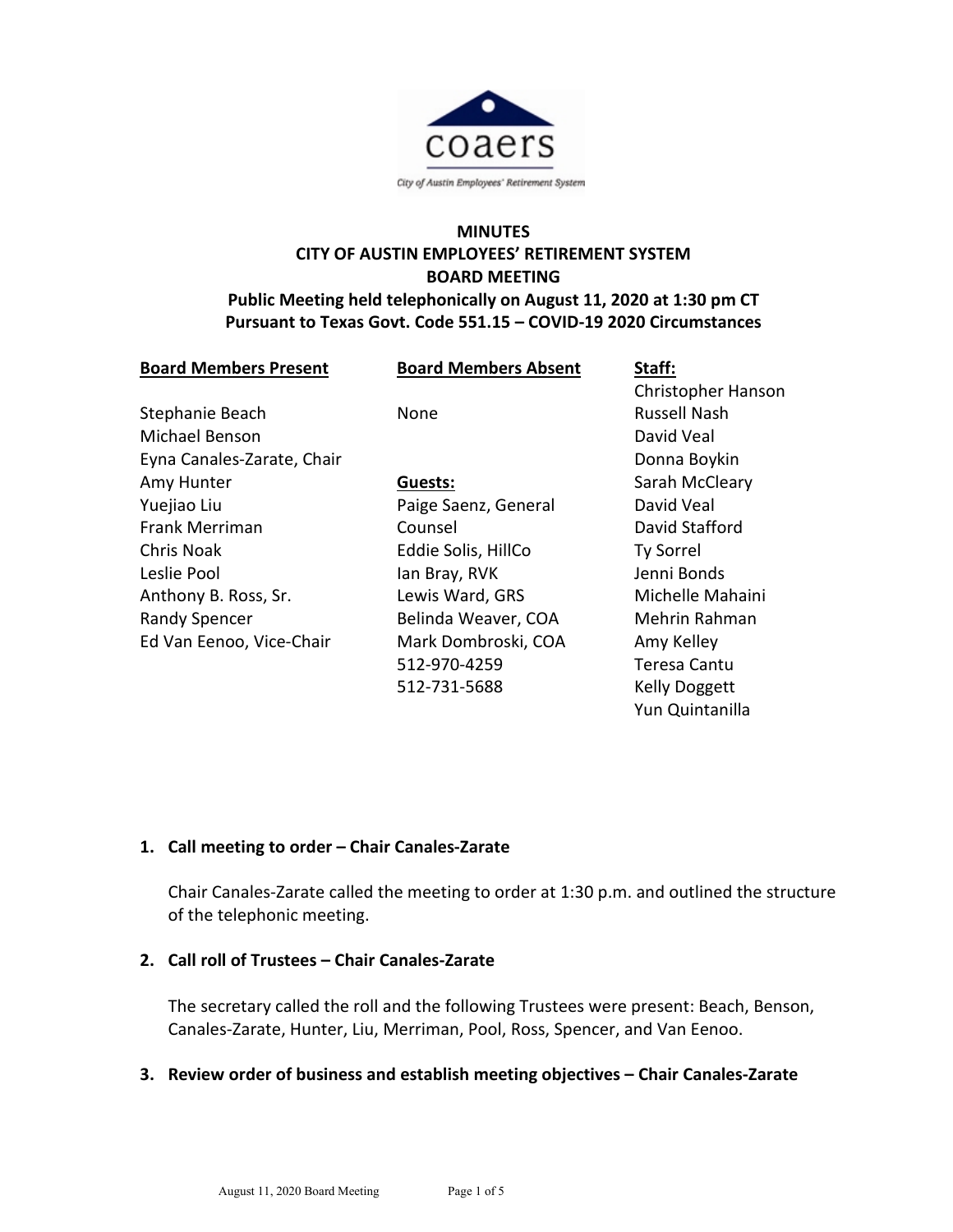Chair Canales-Zarate reviewed the meeting objectives and asked if any Trustees needed to take any items out of order.

## **4. Receive System member and public comments – Chair Canales-Zarate**

Chair Canales-Zarate asked if there were any visitors in the room who wished to make a comment. There were none.

### *Mr. Chris Noak arrived at 1:37 pm*

### **5. Consent items – Chair Canales-Zarate:**

- **A. Ratification, confirmation, and approval of Disability Committee recommendation on disability applications #2005, #2006, #2007, and #2008**
- **B. Appointment of Special Active Election Committee members**

Mr. Anthony Ross moved to approve the consent agenda as presented. Ms. Yuejiao Liu seconded, and the motion passed unanimously.

# **6. Discuss and consider process for evaluating City of Austin retirement proposals – Chair Canales-Zarate:**

Trustees discussed the importance of a clear and transparent process for evaluating proposals in light of Trustees' fiduciary responsibility.

The Board adjourned into Executive Session pursuant to Section 551.071, Texas Government Code, to receive legal advice regarding the process at 1:44 p.m. and resumed in Open Session at 2:19 p.m.

Trustees noted that they were approving the process and the goals, not any specific proposal.

Mr. Van Eenoo moved to adopt the Procedure for Evaluating the City of Austin and Risk Sharing Proposals as follows:

**Guiding Principles:** The Board of Trustees set the following guiding principles in its evaluation of the City of Austin's Contribution and Risk Sharing Concepts proposal:

- Fiduciary duty
- Code of Ethics
- Be process and goals-oriented
- Be transparent, share information, and promote efficiency and collaboration
- Make data-driven decisions
- Handle any divergent views constructively and collaboratively

**Goals:** The Board of Trustees established the following goals for evaluating and working with the City of Austin on their Contribution and Risk Sharing Concepts proposal: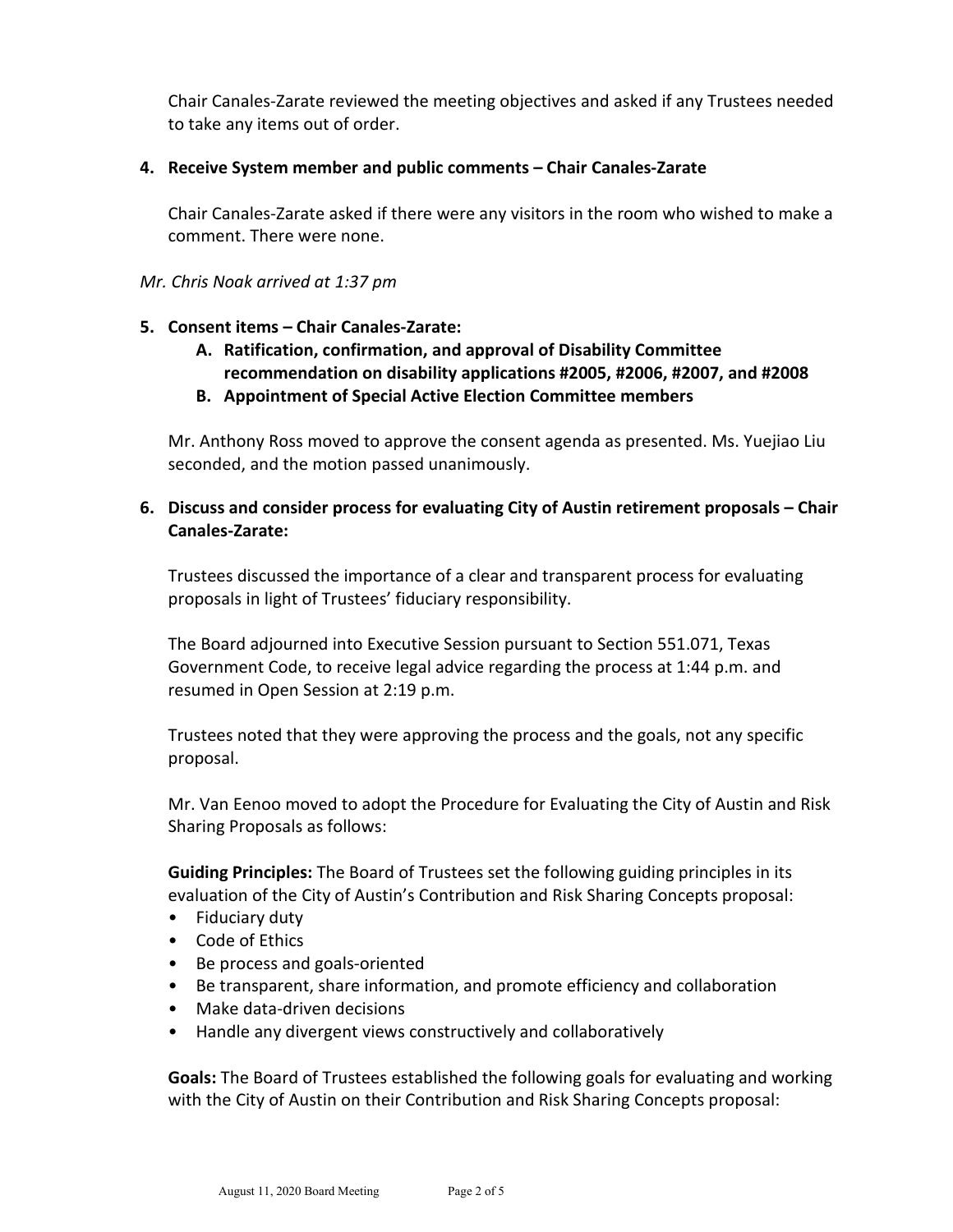• To create a viable solution to ensure long-term sustainability for the retirement system's present and future members, beneficiaries, and retirees.

• To pass legislation that adopts changes to COAERS' governing statute to achieve the goal of long-term plan sustainability and that has the support of both COAERS and the City of Austin in the upcoming sessions.

**Framework to Achieve Long-Term Sustainability:** The Board of Trustees adopted and recommended the City consider as part of its retirement study the following framework to achieve long-term sustainability:

• Enact a more flexible contribution policy to manage the risks to the System and pay the unfunded actuarial accrued liability and normal cost of the System over an appropriate time period.

- To the extent necessary, amend benefit policies to ensure that the System's obligations can be met for all generations of COAERS members.
- Utilize appropriate risk-sharing between the City and employees to manage the risks inherent in funding a defined benefit plan.

**Processes to Review Proposal:** The Board of Trustees will utilize the following processes to review and work with the City of Austin on their Contribution and Risk Sharing Concepts proposal:

• Obtain sufficient information and explanation from the City regarding each element of the City's proposal.

• Obtain review, feedback, and analysis regarding the long-term suitability of the proposal from professional staff, actuarial consultant, governmental relations consultant, and other consultants as determined necessary.

- Compare and contrast the City of Austin proposal to the Board-approved framework to achieve long-term sustainability.
- Compare and contrast the City's proposal to Houston pension reform in SB 2190.
- Generate a list of questions, comments, and proposed changes to the City's proposal and provide them to the working group.
- Share information produced through COAERS' review in the review process with the City.

• Determine if the City's proposal is consistent with the Board's guiding principles, framework to achieve long-term sustainability, and the stated goals.

• Identify major points of divergence between COAERS and the City, if any, and address how to resolve those points considering the guiding principles, framework to achieve long-term sustainability, and stated goals.

• Consider and develop strategy to maximize success of the stated goals.

Mr. Michael Benson seconded, and the motion passed unanimously.

*Mr. Anthony Ross left the meeting at 2:55 p.m. Ms. Stephanie Beach left the meeting 3:01 p.m.*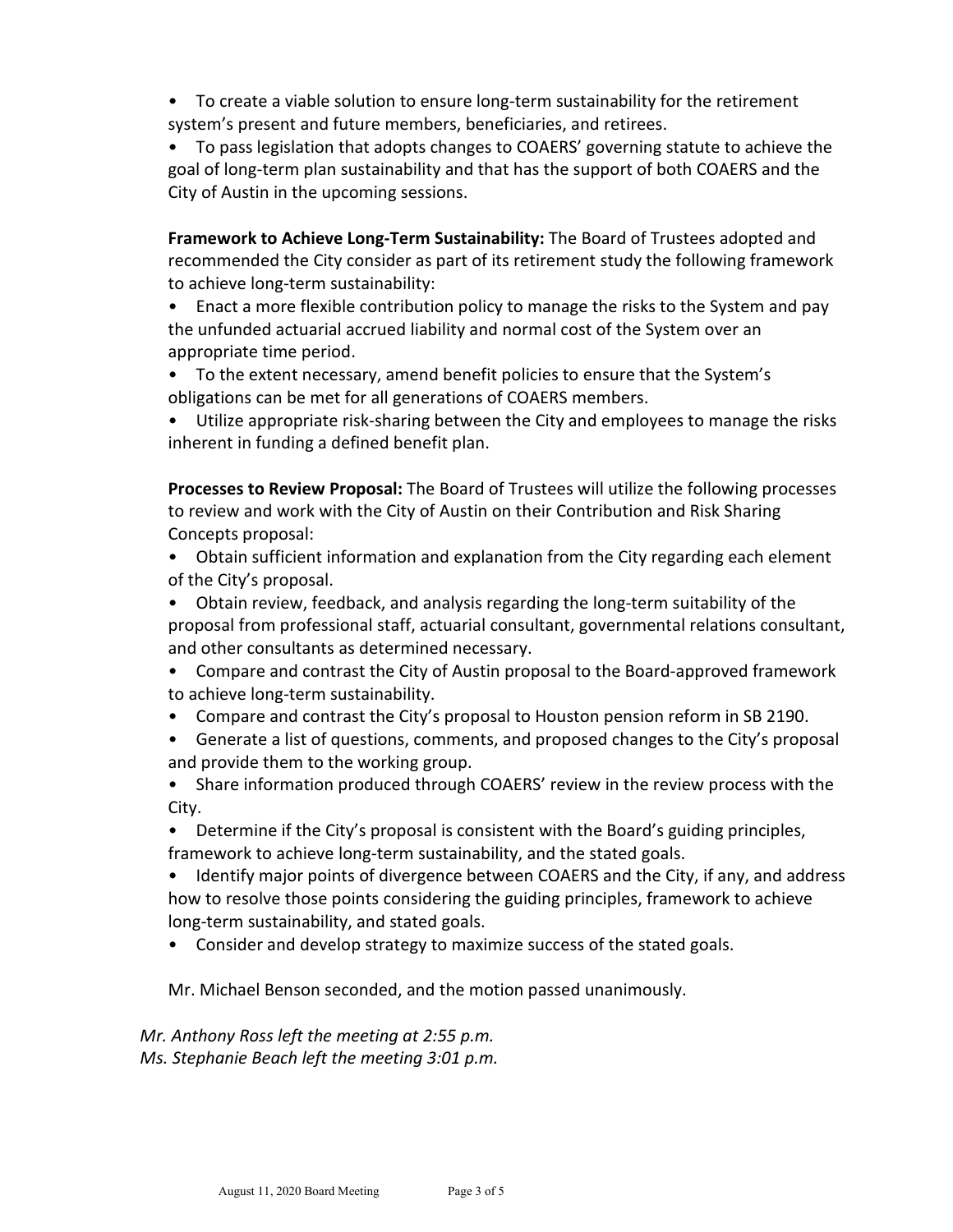**7. Discuss and consider long-term sustainability, including a review of proposed revisions to Board Approved Policy F-2 Funding Policy and receive an update on the City of Austin retirement study – Christopher Hanson**

Mr. Christopher Hanson solicited Trustee feedback and direction on a new draft of the Board Approved Funding Policy. He noted revisions were necessary so that COAERS would be in compliance with the new funding policy requirements of the Pension Review Board. Mr. Lewis Ward from GRS presented charts detailing funding requirements under a handful of scenarios. Trustees requested additional information including longer term funding projections with adverse events as well as specific funding periods, such as a closed 25-year period, initial 25-year closed with 15-year layers, and an initial 30-year closed with 25-year layers. Mr. Hanson also updated the Board on the first working group meeting with the City.

### *Ms. Beach returned to the meeting at 3:31 p.m.*

## **8. Discuss and consider System benefit policies including:**

### **A. 2021 retiree annuity adjustment – Lewis Ward**

Mr. Lewis Ward from GRS recommended not adopting a Cost of Living Adjustment (COLA) for January 1, 2021. Mr. Randy Spencer moved to accept the GRS recommendation. Ms. Leslie Pool seconded, and the motion passed 8-0.

# **B. Implementation of administrative changes due to new actuarial assumptions including service purchases – Christopher Hanson and Lewis Ward**

Mr. Hanson reminded the Board that the new actuarial assumptions became effective December 31, 2019 with an original implementation date of July 1, 2020. He noted that the Board delayed the implementation due to the pandemic and the transition to remote working.

Mr. Benson moved to 1) establish January 1, 2021 as the target date for the new set of actuarial assumptions to be effective operationally, contingent upon Staff preparing and testing systems, revising communications, and adequately notifying the membership of operational changes due to the changes in actuarial assumptions, and 2) to instruct GRS to proceed with the implementation approach outlined in the Actuarial Equivalent Memorandum presented December 2019, with a 200 basis point premium on service purchases, along with a legal review of military purchases by September 1, 2020.

Ms. Yuejiao Liu seconded, and the motion passed 9-0.

**C. Review additional policies set by the Board including interest posting and number of allowed service purchases – Christopher Hanson and Lewis Ward**